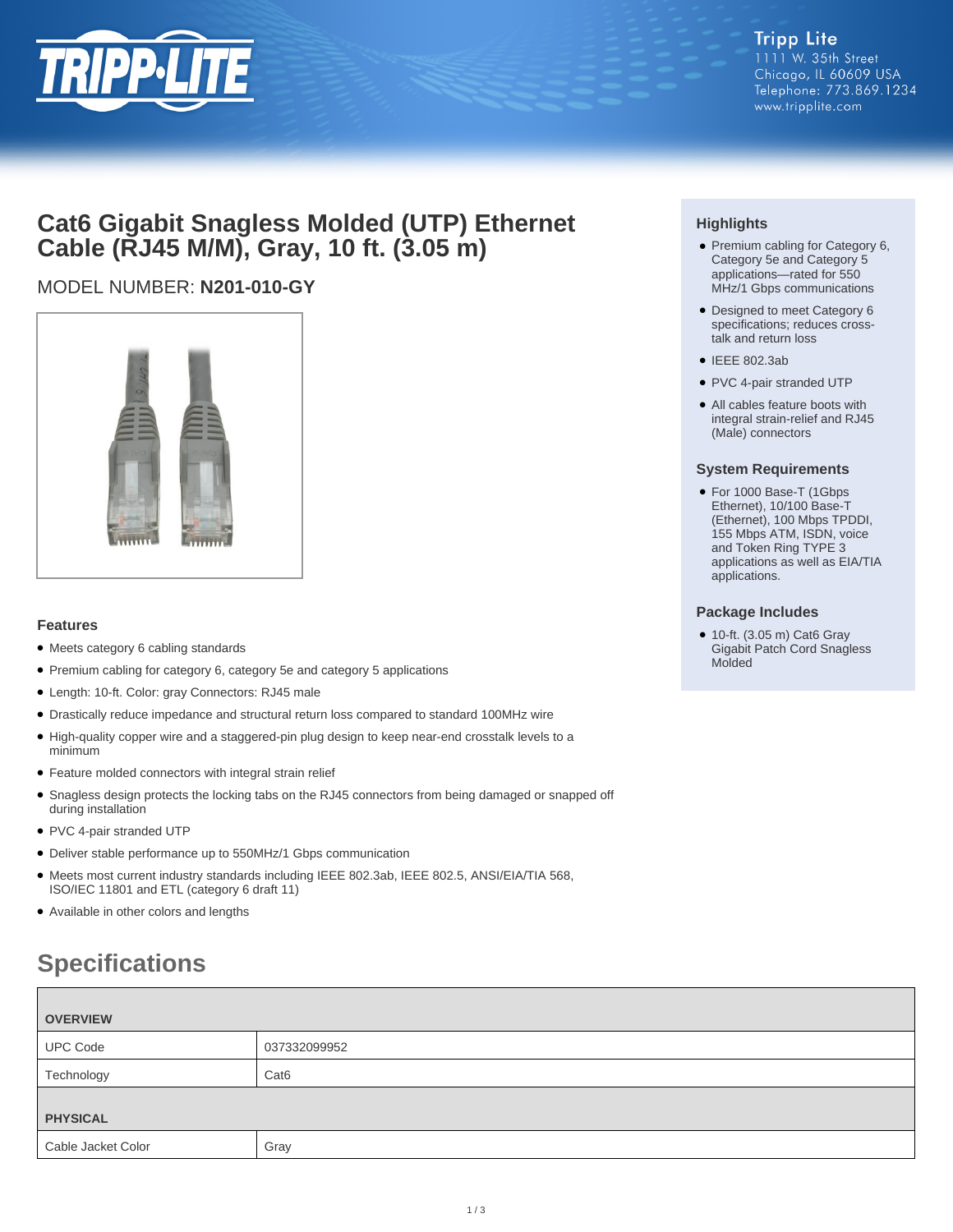

Tripp Lite<br>1111 W. 35th Street<br>Chicago, IL 60609 USA<br>Telephone: 773.869.1234<br>www.tripplite.com

| Cable Jacket Material                | <b>PVC</b>                     |  |
|--------------------------------------|--------------------------------|--|
| Cable Jacket Rating                  | CM                             |  |
| Cable Shielding                      | <b>UTP</b>                     |  |
| Cable Outer Diameter (OD)            | 6.0mm                          |  |
| Number of Conductors                 | 4 Pair                         |  |
| <b>Conductor Material</b>            | <b>Stranded Copper</b>         |  |
| Conductor Gauge                      | 24 AWG                         |  |
| Cable Length (ft.)                   | 10                             |  |
| Cable Length (m)                     | 3.05                           |  |
| Cable Length (in.)                   | 120                            |  |
| Cable Length (cm)                    | 304.8                          |  |
| Shipping Dimensions (hwd / in.)      | $9.00 \times 7.00 \times 0.50$ |  |
| Shipping Dimensions (hwd / cm)       | 22.86 x 17.78 x 1.27           |  |
| Shipping Weight (lbs.)               | 0.30                           |  |
| Shipping Weight (kg)                 | 0.14                           |  |
| <b>ENVIRONMENTAL</b>                 |                                |  |
| <b>Operating Temperature Range</b>   | 14 to 122 F (-10 to 50 C)      |  |
| Storage Temperature Range            | 5 to 140 F (-15 to 60 C)       |  |
| <b>Operating Humidity Range</b>      | 0% to 90% RH, Non-Condensing   |  |
| Storage Humidity Range               | 0% to 90% RH, Non-Condensing   |  |
| <b>COMMUNICATIONS</b>                |                                |  |
| Bandwidth per TIA Standard           | 250 MHz                        |  |
| Maximum Bandwidth as Tested          | 500 MHz                        |  |
| Network Compatibility                | 1 Gbps (Gigabit)               |  |
| <b>IEEE Standards Supported</b>      | 802.3an                        |  |
| <b>CONNECTIONS</b>                   |                                |  |
| Side A - Connector 1                 | RJ45 (MALE)                    |  |
| Side B - Connector 1                 | RJ45 (MALE)                    |  |
| <b>Crossover Wiring</b>              | No                             |  |
| <b>Contact Plating</b>               | Gold                           |  |
| Connector Type                       | Snagless                       |  |
| Wiring Configuration                 | EIA/TIA 568B                   |  |
| <b>FEATURES &amp; SPECIFICATIONS</b> |                                |  |